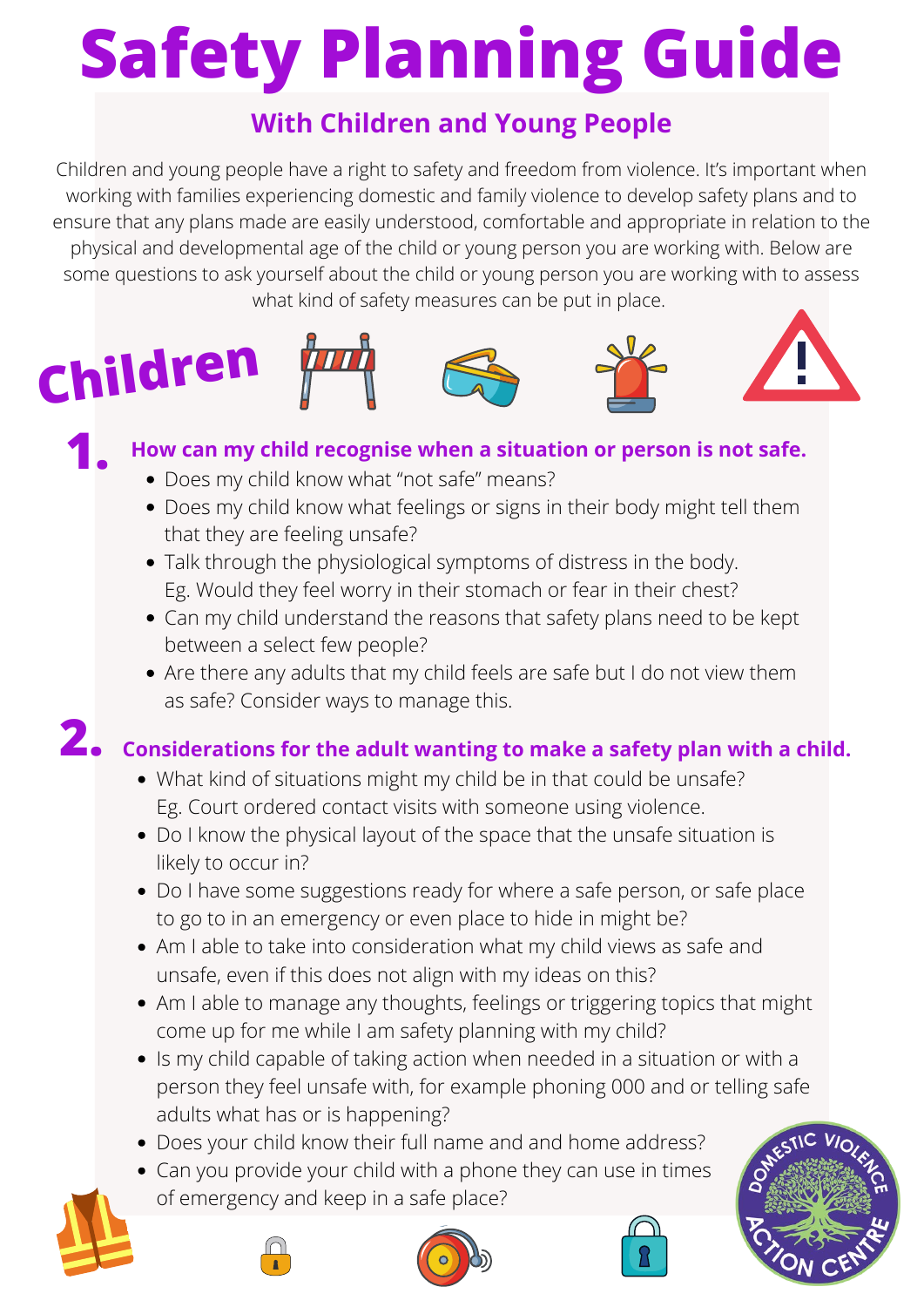- Are my child and I feeling okay enough to talk about this topic right now?
- Can we manage to find a solution together where we both feel as though this plan can be useful and we both agree to it?
- Can we practice this plan at home together to familiarise putting it in place? Even write it down together as a step by step list if needed.
- Make sure that the plan is as easy and specific as possible.
- Does your child need a go-bag packed for in case of emergency and if so do they know where it is if they need it in a hurry?
- Make a list of 5 safe adults with your child and talk to them about contacting these people in an emergency, going down the list until they are able to access a safe adult for assistance.
- Alert all relevant safe adults of your child's safety plan as needed such as the school, after/before school care, family and or friends houses where the child is likely to be often.
- Continually check in, review, revise and remind about the safety plan every few weeks if the plan has not needed to be used. Increase this frequency depending upon the level of current risk.
- Attempt to help your child not to be fearful of needing, having or using a safety plan. Normalise this process where possible and try to help your child understand the reasons why this plan might be needed one day.

### **3. Making a safety plan with your child.**

# **Children**

### **Useful links:**

#### **1800RESPECT – Children and Young People**

<https://www.1800respect.org.au/violence-and-abuse/children-and-young-people>

#### **NAPCAN – Domestic and Family Violence Hurts Children Too Brochure**

<https://www.napcan.org.au/wp-content/uploads/2019/05/FINAL-DVbrochure-NATIONAL-1.pdf>



# **Safety Planning Guide**

# **With Children and Young People**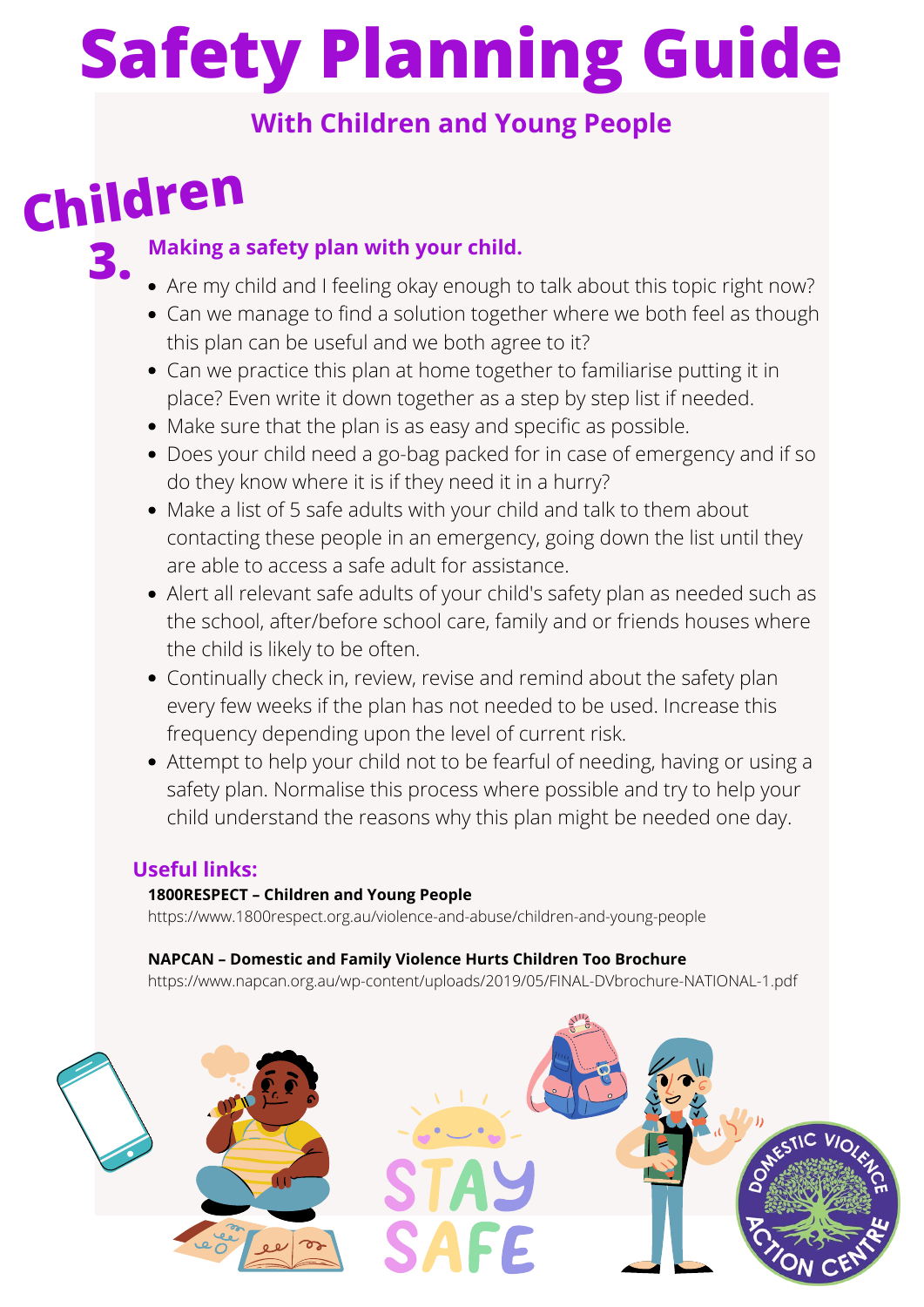- Does the young person understand the need for safety?
- Does the young person know what feelings or signs in their body might tell them that they are feeling unsafe?
- Talk through the physiological symptoms of distress in the body. Eg. Would they feel worry in their stomach or fear in their chest?
- Talk with the young person about who is the likely person or situation that the safety plan is required for.
- Are you able to talk to the young person about their involvement, actions or reactions within an unsafe situation and the way that could impact or escalate the situation/person further?
- Is the safety plan in regards to harm from another person or self-harm?
- Does the young person need to support another child with their safety plan if they are present together in an unsafe situation or with an unsafe person?









## **1. Can the young person recognize when a situation or person is not safe.**

### **2. What to think about for the adult making a safety plan with young person.**

- What kind of situations might the young person be in that could be unsafe? E.g. being exposed to unsafe use of drugs or alcohol, physical or verbal abuse by an unsafe parent.
- Do I know the physical layout of the space that the unsafe situation is likely to occur in to better help the young person plan an exit?
- Do I have some suggestions ready for actions that the young person could take?
- Am I able to take into consideration what the young person views as safe and unsafe, even if this does not align with my own ideas?
- Am I able to manage any thoughts, feelings or triggering topics that might come up for me while I am safety planning with the young person?
- Does the young person have access to a means to be able to contact a safe person or emergency services as needed?
- What are the young person's attitude, values and belief around calling 000?
- Will enacting a safety plan put this young person at any further future risk?



# **Safety Planning Guide**

# **With Children and Young People**